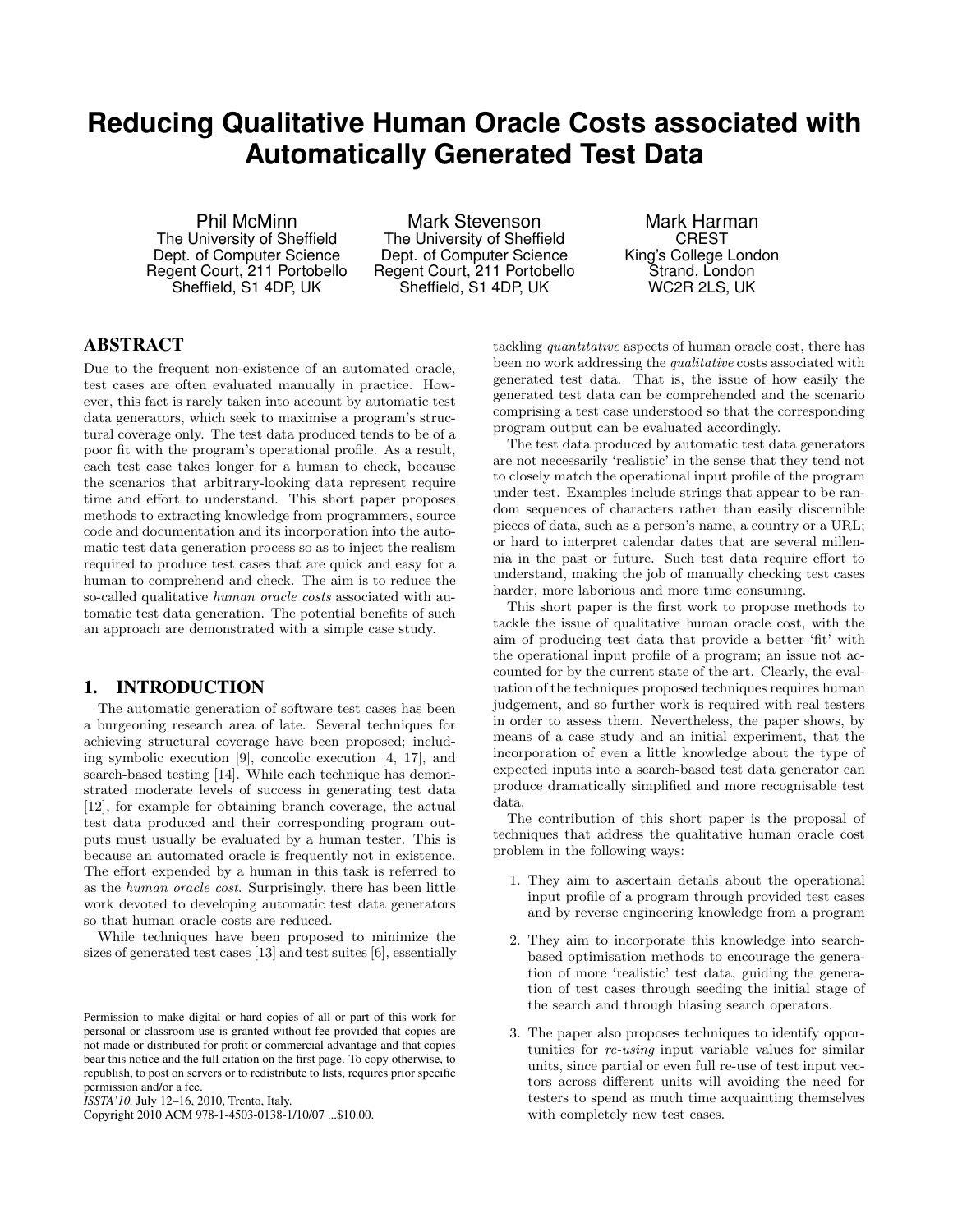4. The techniques proposed may impact the fault-finding capability of a test suite, suggesting that test cases that of an ill-fit with the expected input profile should not be ignored entirely. In this scenario, multi-objective test data search approaches are proposed to balance possible competing constraints.

These ideas are presented in Sections 3-6. Prior to this, a motivating case study is introduced with the results of an initial experiment with it in Section 2. Finally, Section 7 concludes with closing remarks and further comments regarding further work.

#### 2. BACKGROUND AND CASE STUDY

The human oracle cost associated with automatically generated test data can be demonstrated with the C function shown in Figure 1. The function returns the number of days between two dates, each represented by three integers corresponding to the month, day of the month, and the year.

In a simple initial experiment, the alternating variable method (due to Korel [11], implemented as detailed by Harman and McMinn [8]) was used to generate a test suite for branch coverage of the program. The alternating variable method is a meta-heuristic local search method that modifies a single input vector in accordance with a fitness function until the current branch of interest is executed (or resources are exhausted). The initial input vector is usually chosen at uniform random from the program's input domain, thus, the value of each input variable for the program is drawn from the range of the C int type, *i.e.* −32*,* 768 to 32*,* 767.

While successfully covering all branches, the test data generated correspond to rather obscure dates, as can be seen in Table 1. In the first column of test data, a different random seed is used to generate the starting point (the initial input vector) for the test data search for each branch, producing dates such as '-5455/23195/-30879' (the program sanitizes month and day inputs that are out of range). Using the same random seed for each search leads to the same starting point being selected for each branch, leading to a higher degree of similarity amongst generated inputs (second column of test data). While this similarity arguably contributes to a reduced oracle cost, the data still require additional effort to comprehend when contrasted with the third column of test data. Here, test data are generated using a human-supplied test case  $(1/1/2010, 1/1/2010)$  as the starting point of the search. The impact of introducing this small piece of domain knowledge has a dramatic effect. The test data found to cover each branch is based around the supplied dates, and as such represent more eaily-recognizable test cases.

The question posed by this paper is, in what ways can input domain knowledge about a program be retrieved and used to guide the test data generation process? Test data generated in this fashion may have a reduced fault-finding capability. If so, how might these two potentially competing constraints be managed in the test data generation process?

### 3. GATHERING KNOWLEDGE ABOUT EXPECTED INPUT PROFILES

The case study demonstrates that information regarding the program's expected input profile is required to produce more 'realistic' test data that is easier for a human oracle to evaluate. A programmer or tester may in the position to provide a limited amount of knowledge in the form of a few test cases. This would not need to be a lengthly or onerous process, since a programmer is likely to have run their program at least once with a 'sanity check' to ensure it is working more or less as intended. A tester may even desire to bias the generation of test cases so as to incorporate their own knowledge into the process, including their own favourite 'corner' cases, and so on. Having being constructed by hand, such checks are likely to represent useful, realistic scenarios that can be used as the starting point from which to base the generation of further test cases. Yoo and Harman [18] have already demonstrated the possibility of generating test data from existing test data, but in the context of automating regression testing.

The program under test may itself be used to build up knowledge about its likely input profile. Many programs contain input sanitisation routines or defensive programming constructs, and these often contain explicit checks for set membership, boundaries, special cases, exclusions and other properties of inputs; all of which may be extracted from the program through static or dynamic program analysis. One such sanitization routine is present in the program of Figure 1. When a month integer or day of the month integer is out of range, the program corrects the input. Where the sanitization code is itself not being tested, such routines could be used to 'correct' automatically generated inputs, presenting more recognisable information to the human oracle. For example, the second and third columns of Table 1 show automatically generated test data containing values considered as 'out of range' by the program, which may be corrected to recognisably in-range values for the purposes of covering certain branches in the program. The sanitization performed in one function may be further used to sanitize inputs of another. For example, day and month inputs are sanitized in days\_between and then used later in the body of the function when calling month\_days and is\_leap\_year.

The names given to input variable identifiers give rise to further clues with respect to a program's input profile, particularly when identifier names contain a string that indicates a pre-defined class of values, for example 'dayOfTheWeek', 'country' or 'url'. The common practice of CamelCasing and under\_scoring variable names makes splitting identifiers into words and removing stop words such as 'the' and 'of' is a trivial task [1]. The extracted words and their variable type information could then be analysed in conjunction large-scale natural language lexicons such as WordNet [3] and type information to suggest appropriate input values. In general, however, domain-specific lexicons are likely to be required to cope with specific types of program.

## 4. DOMAIN-AWARE TEST DATA GENERATION

Assuming the existence of domain knowledge; in the form of example test cases, sets of appropriate values or constraints; several possibilities are available for using the information in a search-based test data generator to aid the production of more 'realistic' test data.

The simplest approach to incorporating knowledge into a search-based optimisation algorithm is to simply 'seed' the initial stage of the search with inputs that are already known to represent appropriate values, as with the experiment performed in the case study. The presence of several example inputs would help seed the initial stage of a global search,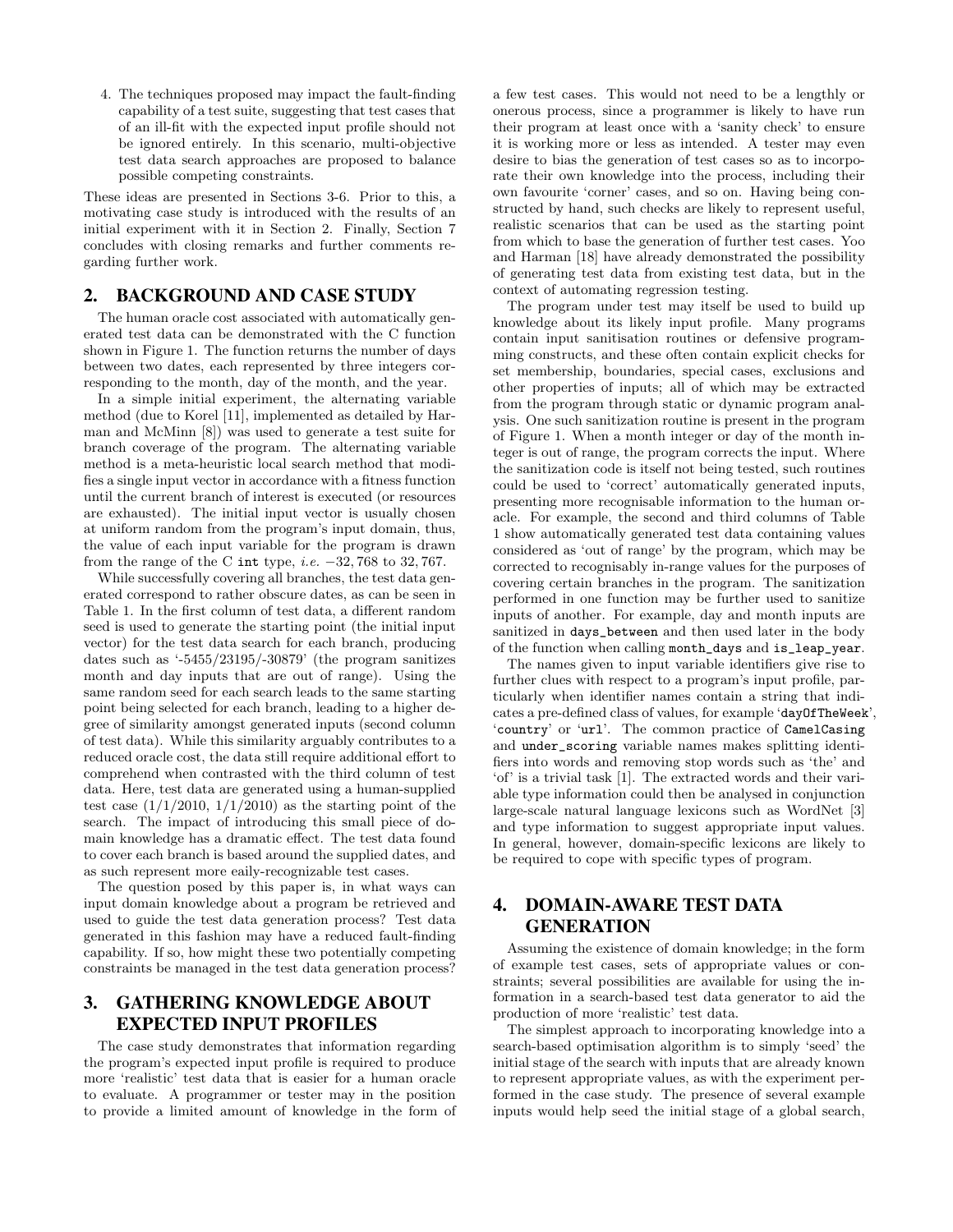|                          | int days_between(int start_month, int start_day, int start_year,<br>int end_month, int end_day, int end_year)<br>int days = $0$ ;                                                                                                                                                                                                                                                                                           | (10)         | // calculate days<br>if (start_month == end_month && start_year == end_year) {<br>$days = end_day - start_day;$<br>} else {                                                                                                                          |
|--------------------------|-----------------------------------------------------------------------------------------------------------------------------------------------------------------------------------------------------------------------------------------------------------------------------------------------------------------------------------------------------------------------------------------------------------------------------|--------------|------------------------------------------------------------------------------------------------------------------------------------------------------------------------------------------------------------------------------------------------------|
| (1)<br>(2)<br>(3)<br>(4) | // sanitize month inputs<br>if $(start\_month < 1) start\_month = 1;$<br>if $(end_{month} < 1) end_{month} = 1$ ;<br>if $(start\_month > 12) start\_month = 12$ ;<br>if $(end_{month} > 12)$ end_month = 12;                                                                                                                                                                                                                | (11)<br>(12) | days $+=$ month_days(start_month, start_year) - start_day;<br>days $+=$ end_day;<br>if $(start\_year == end\_year)$ {<br>$int$ month = start_month + 1;<br>while (month $\leq$ end_month) {<br>days $+=$ month_days(month, start_year); month $++$ ; |
| (5)<br>(6)<br>(7)<br>(8) | // sanitize day inputs<br>if $(start\_day < 1) start\_day = 1;$<br>if $(end_day < 1)$ end_day = 1;<br>if (start_day > month_days(start_month, start_year))<br>start_day = month_days(start_month, start_year);<br>if (end_day > month_days(end_month, end_year))<br>$end_day = month_days(end_month, end_year);$                                                                                                            | (13)<br>(14) | } else {<br>int year; int month = start_month + 1;<br>while (month $\leq$ 12) {<br>days $\pm$ month_days(month, start_year); month $\pm$ ;<br>ŀ<br>$month = 1$ :<br>while (month $\leq$ end_month) {                                                 |
| (9)                      | // swap dates if start date before end date<br>if $((end\_year < start\_year)$  <br>$(end_year == start_year \& end_model < start_month)$<br>(end_year == start_year && end_month == start_month &&<br>end_day $\leq$ start_day)) {<br>int $t = end_{month}$ ; end_month = start_month; start_month = t;<br>$t = end_day$ ; end_day = start_day; start_day = t;<br>$t = end\_year$ ; end_year = start_year; start_year = t; | (15)<br>(16) | days += month_days(month, end_year); month ++;<br>ŀ<br>$year = start\_year + 1;$<br>while (year $\le$ end_year) {<br>days $+= 365$ ;<br>if (is_leap_year(year)) days ++;<br>$year + +;$<br>$3$ } }<br>return days;                                   |

Figure 1: Case study code: a simple C function that takes two dates and returns the number of days between them. Branch IDs appear in brackets next to left of the decision statement concerned. Due to space constraints, the referenced functions month\_days and is\_leap\_year are not listed but return the number of dates in a month and whether a year is a leap year respectively

| Branch | Different random seed used to<br>generate the starting point for the<br>test data search for each branch |                        | Same random seed used to<br>generate the starting point for the<br>test data search for each branch |                        | Supplied test case<br>(1/1/2010, 1/1/2010)<br>used as the starting point |           |
|--------|----------------------------------------------------------------------------------------------------------|------------------------|-----------------------------------------------------------------------------------------------------|------------------------|--------------------------------------------------------------------------|-----------|
| 1T     | $-4048/-10854/-29141$                                                                                    | 3308/-25426/-11998     | $-1247/-17004/9006$                                                                                 | 3305/6393/-10930       | 0/1/2010                                                                 | 1/1/2010  |
| 1F     | 4091/-31366/-23576                                                                                       | -9671/1283/-29866      | 15136/-17004/9006                                                                                   | 3305/6393/-10930       | 1/1/2010                                                                 | 1/1/2010  |
| 2T     | 10430/3140/6733                                                                                          | $-14884/-8416/-18743$  | 15136/-17004/9006                                                                                   | -790/6393/-10930       | 1/1/2010                                                                 | 0/1/2010  |
| 2F     | $-31846/-3340/4891$                                                                                      | 7021/-24358/13435      | 15136/-17004/9006                                                                                   | 3305/6393/-10930       | 1/1/2010                                                                 | 1/1/2010  |
| 3T     | 3063/31358/8201                                                                                          | 9560/32094/-23160      | 15136/-17004/9006                                                                                   | 3305/6393/-10930       | 16/1/2010                                                                | 1/1/2010  |
| 3F     | $-2459/13917/984$                                                                                        | 6289/31510/-21766      | $-1247/ -17004/9006$                                                                                | 3305/6393/-10930       | 1/1/2010                                                                 | 1/1/2010  |
| 4T     | 9581/-9706/-310                                                                                          | 12557/-4068/28941      | 15136/-17004/9006                                                                                   | 3305/6393/-10930       | 1/1/2010                                                                 | 16/1/2010 |
| 4F     | 28420/31728/-12768                                                                                       | $-1091/32060/-28710$   | 15136/-17004/9006                                                                                   | -790/6393/-10930       | 1/1/2010                                                                 | 1/1/2010  |
| 5T     | $-32246/-6571/-25398$                                                                                    | $-12031/ -25636/5098$  | 15136/-17004/9006                                                                                   | 3305/6393/-10930       | 1/0/2010                                                                 | 1/1/2010  |
| 5F     | $-6344/2436/16612$                                                                                       | -28416/6792/30588      | 15136/15763/9006                                                                                    | 3305/6393/-10930       | 1/1/2010                                                                 | 1/1/2010  |
| 6T     | -11506/30843/-23045                                                                                      | $-16620/ -141/ -3609$  | 15136/-17004/9006                                                                                   | 3305/-1798/-10930      | 1/1/2010                                                                 | 1/0/2010  |
| 6F     | $-25410/604/24374$                                                                                       | $-18405/1156/20386$    | 15136/-17004/9006                                                                                   | 3305/6393/-10930       | 1/1/2010                                                                 | 1/1/2010  |
| 7T     | -23522/26246/8293                                                                                        | 16112/18444/32681      | 13175/13978/22957                                                                                   | $-12590/9615/12387$    | 2/32/2010                                                                | 1/1/2010  |
| 7F     | $-28918/-18094/4121$                                                                                     | -5455/23195/-30879     | 15136/-17004/9006                                                                                   | 3305/6393/-10930       | 1/1/2010                                                                 | 1/1/2010  |
| 8T     | 6986/24411/27186                                                                                         | -27238/10414/-26385    | 15136/-17004/9006                                                                                   | 3305/6393/-10930       | 1/1/2010                                                                 | 2/32/2010 |
| 8F     | 17014/-25186/11482                                                                                       | -8643/-10992/9497      | 15136/-17004/9006                                                                                   | 3305/-1798/-10930      | 1/1/2010                                                                 | 1/1/2010  |
| 9T     | 22499/16890/32767                                                                                        | $-27155/28640/14378$   | 15136/-17004/9006                                                                                   | 3305/6393/-10930       | 2/1/2010                                                                 | 1/1/2010  |
| 9F     | 30047/-8218/-21009                                                                                       | 25985/25832/-8283      | 15136/-17004/-23761                                                                                 | 3305/6393/-10930       | 1/1/2010                                                                 | 1/1/2010  |
| 10T    | -11755/-32245/-17139                                                                                     | $-15931/ -792/ -17139$ | 15136/-17004/-6866                                                                                  | 3305/6393/-6866        | 1/1/2010                                                                 | 1/1/2010  |
| 10F    | -27408/-22701/-8570                                                                                      | -5726/-22240/7212      | 15136/-17004/9006                                                                                   | 3305/6393/-10930       | 2/1/2010                                                                 | 1/1/2010  |
| 11T    | $-28081/-27324/-1948$                                                                                    | 18799/15668/-1948      | $-28081/-27324/-6523$                                                                               | 3305/6393/-6523        | 2/1/2010                                                                 | 1/1/2010  |
| 11F    | 24451/-28781/-16101                                                                                      | 21202/-16138/26431     | 15136/-17004/9006                                                                                   | 3305/6393/-10930       | 2/1/2009                                                                 | 1/1/2010  |
| 12T    | 21693/-14199/28802                                                                                       | -25586/-20457/28802    | $-28081/-27324/-6523$                                                                               | 3305/6393/-6523        | 4/1/2010                                                                 | 1/1/2010  |
| 12F    | -24836/-19878/20875                                                                                      | 30494/9192/20875       | $-28081/-27324/-6523$                                                                               | 3305/6393/-6523        | 2/1/2010                                                                 | 1/1/2010  |
| 13T    | -4260/11218/18103                                                                                        | $-12655/11307/ -4945$  | $-28081/-27324/8201$                                                                                | $-28073/ -1070/ -2428$ | 2/1/2009                                                                 | 1/1/2010  |
| 13F    | $-12813/6164/8579$                                                                                       | 9148/-18272/-29747     | 15136/-17004/9006                                                                                   | 3305/6393/-10930       | 2/1/2009                                                                 | 1/1/2010  |
| 14T    | 13175/-15807/22957                                                                                       | $-12590/9615/ -21770$  | 15136/-17004/9006                                                                                   | 3305/6393/-10930       | 2/1/2009                                                                 | 2/1/2010  |
| 14F    | $-18841/23081/1943$                                                                                      | 24695/8345/-7519       | 15136/-17004/9006                                                                                   | 3305/6393/-10930       | 2/1/2009                                                                 | 1/1/2010  |
| 15T    | 21370/-23147/27879                                                                                       | $-1540/-7439/30075$    | 15136/-17004/9006                                                                                   | 3305/6393/-10930       | 2/1/2007                                                                 | 1/1/2010  |
| 15F    | $-13081/3756/-14974$                                                                                     | -29578/6978/28020      | 15136/-17004/9006                                                                                   | 3305/6393/-10930       | 2/1/2009                                                                 | 1/1/2010  |
| 16T    | 18475/6506/-20585                                                                                        | 7605/26536/15658       | 15136/-17004/9006                                                                                   | 3305/6393/-10930       | 2/1/2007                                                                 | 1/1/2010  |
| 16F    | $-17048/-32204/-13540$                                                                                   | 26210/20124/-12635     | 15136/-17004/9006                                                                                   | 3305/6393/-10930       | 2/1/2007                                                                 | 1/1/2010  |

Table 1: Automatically generated test data using search-based optimisation for each branch ('T' and 'F' refer to the respective true and false branches). The search-based method used is the alternating variable method. In the first column of test data, inputs are generated for each branch using a random starting point decided using a different random seed for each branch. When the same random seed is used to begin the test data search for each branch, similar test data emerge, as seen in the subsequent column. In the final column, a human supplied test case  $(1/1/2010, 1/1/2010)$  was used as the starting point for the search, resulting in the generation of more recognisable dates for each branch